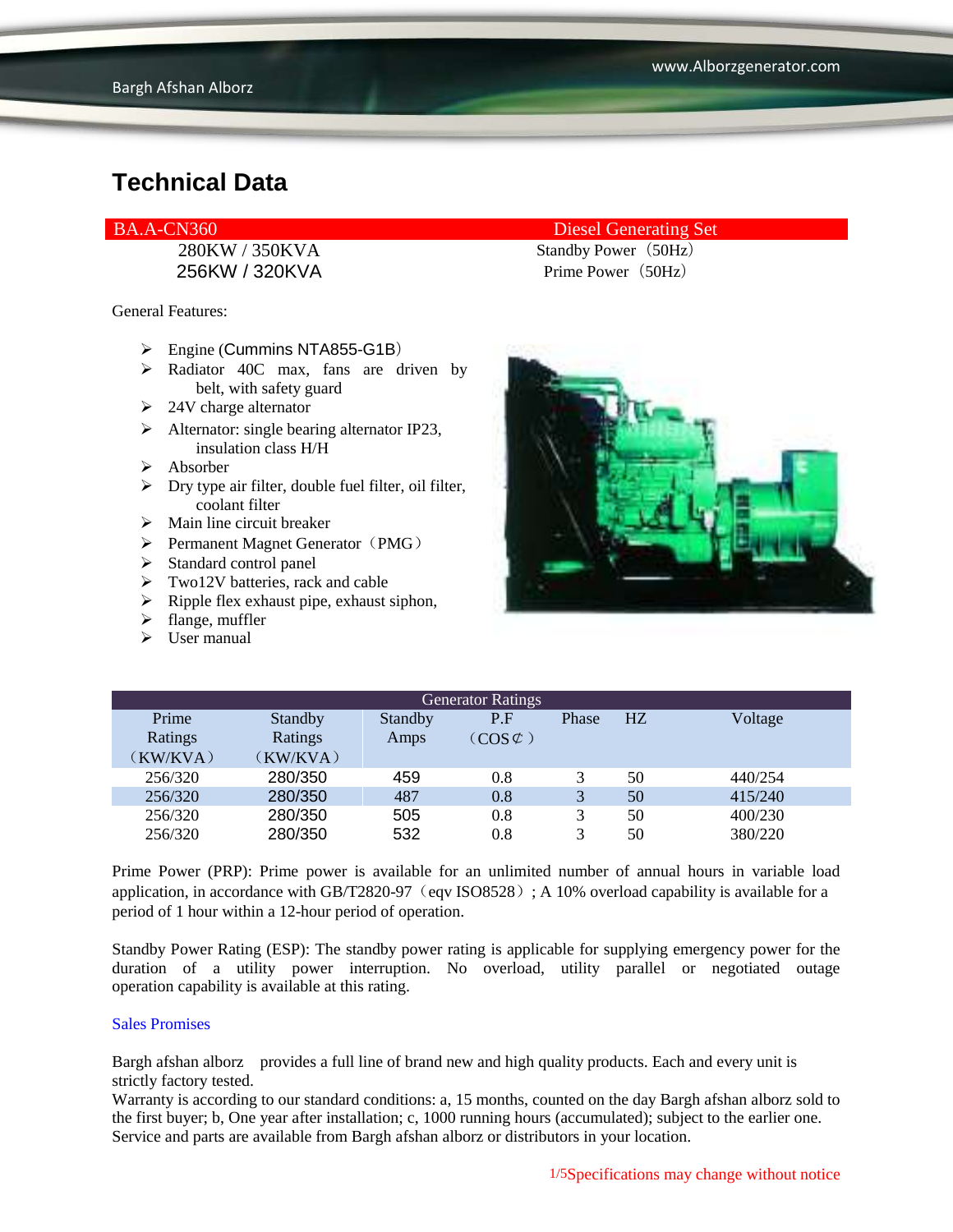| <b>BA.A-CN360</b>                | <b>Diesel Generating Set</b> |  |  |  |
|----------------------------------|------------------------------|--|--|--|
|                                  | <b>ENGINE DATA</b>           |  |  |  |
| Manufacturer / Model:            | Cummins NTA855-G1B, 4-cycle  |  |  |  |
| Air Intake System:               | Turbo, Air/air cooling       |  |  |  |
| Fuel System:                     | PT-stc type fuel pump        |  |  |  |
| <b>Cylinder Arrangement:</b>     | 6 in line                    |  |  |  |
| Displacement:                    | 14L                          |  |  |  |
| Bore and Stroke:                 | $140*150$ (mm)               |  |  |  |
| <b>Compression Ratio:</b>        | 14.0                         |  |  |  |
| Rated RPM:                       | 1500rpm                      |  |  |  |
| Max. Standby Power at Rated RPM: | 280KW/380HP                  |  |  |  |
| Governor Type:                   | Electronic                   |  |  |  |
|                                  | <b>Exhaust System</b>        |  |  |  |
| <b>Exhaust Gas Flow:</b>         | 980L/s                       |  |  |  |
| <b>Exhaust Temperature:</b>      | 458°C                        |  |  |  |
| <b>Max Back Pressure:</b>        | 10kPa                        |  |  |  |
| Air Intake System                |                              |  |  |  |
| <b>Max Intake Restriction:</b>   | 6.25kPa                      |  |  |  |
| Consumption:                     | 3755L/s                      |  |  |  |
| Air Flow:                        | 11800L/s                     |  |  |  |
|                                  | <b>Fuel System</b>           |  |  |  |
| 100% (Prime Power) Load:         | 69 L/h                       |  |  |  |
|                                  | Oil System                   |  |  |  |
| Total Oil Capacity:              | 38.6L                        |  |  |  |
| Oil Consumption:                 | 0.24L/h                      |  |  |  |
| Engine Oil Tank Capacity:        | 36L                          |  |  |  |
| Oil Pressure at Rated RPM:       | 241-345kPa                   |  |  |  |
| <b>Cooling System</b>            |                              |  |  |  |
| <b>Total Coolant Capacity:</b>   | 85L                          |  |  |  |
| Thermostat:                      | 82-93°C                      |  |  |  |
| Max Water Temperature:           | $104$ °C                     |  |  |  |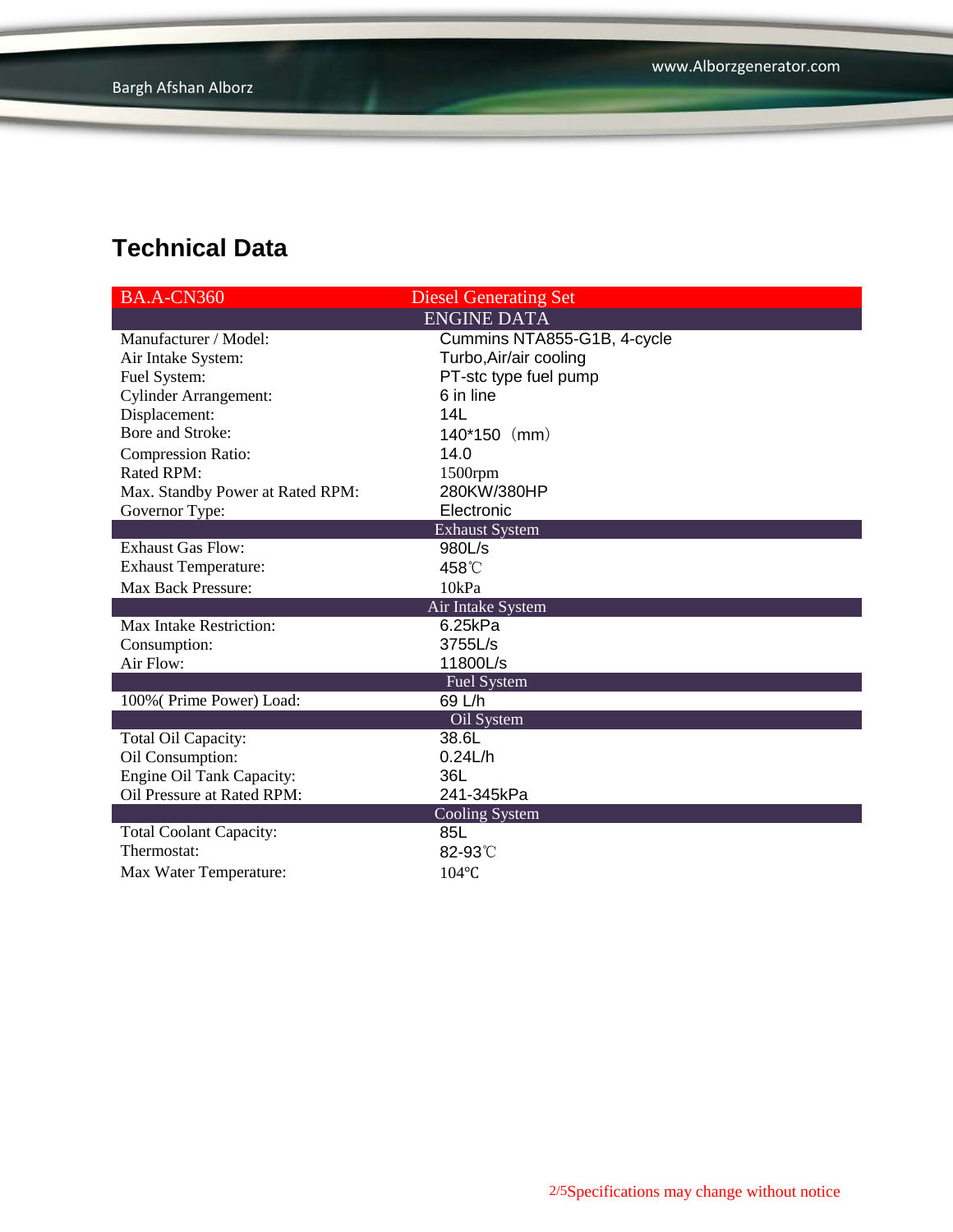| <b>BA.A-CN360</b>                                                                          | <b>Diesel Generating Set</b>             |  |  |  |
|--------------------------------------------------------------------------------------------|------------------------------------------|--|--|--|
| <b>ALTERNATOR SPECIFICATION</b>                                                            |                                          |  |  |  |
|                                                                                            | <b>GENERAL DATA</b>                      |  |  |  |
| Compliance with GB755, BS5000, VDE0530, NEMAMG1-22, IED34-1, CSA22.2 and AS1359 standards. |                                          |  |  |  |
|                                                                                            | <b>Alternator Data</b>                   |  |  |  |
| Number of Phase:                                                                           | 3                                        |  |  |  |
| Connecting Type:                                                                           | 3 Phase and 4 Wires, "Y" type connecting |  |  |  |
| Number of Bearing:                                                                         | 1                                        |  |  |  |
| <b>Power Factor:</b>                                                                       | 0.8                                      |  |  |  |
| <b>Protection Grade:</b>                                                                   | IP23                                     |  |  |  |
| Altitude:                                                                                  | $\leq$ 1000m                             |  |  |  |
| <b>Exciter Type:</b>                                                                       | Brushless, self-exciting                 |  |  |  |
| Insulation Class, Temperature Rise:                                                        | H/H                                      |  |  |  |
| Telephone Influence Factor (TIF):                                                          | $50$                                     |  |  |  |
| THF:                                                                                       | $<$ 2%                                   |  |  |  |
| <b>Voltage Regulation, Steady State:</b>                                                   | $\leq \pm 1\%$                           |  |  |  |
| <b>Alternator Capacity:</b>                                                                | 360KVA                                   |  |  |  |
| <b>Alternator Efficiencies:</b>                                                            | 93.5%                                    |  |  |  |
| Air Cooling Flow:                                                                          | 0.54 <sub>ms/s</sub>                     |  |  |  |
| <b>GENERATING SET DATA</b>                                                                 |                                          |  |  |  |
| <b>Voltage Regulation:</b>                                                                 | $\geq \pm 5\%$                           |  |  |  |
| Voltage Regulation, Stead State:                                                           | $\leq \pm 1\%$                           |  |  |  |
| Sudden Voltage Warp (100% Sudden Reduce):                                                  | $\leq +25\%$                             |  |  |  |
| Sudden Voltage Warp (Sudden Increase):                                                     | $\leq$ -20%                              |  |  |  |
| Voltage Stable Time (100% Sudden Reduce):                                                  | $\leq 6S$                                |  |  |  |
| Voltage Stable Time (Sudden Increase)                                                      | $\leq 6S$                                |  |  |  |
| Frequency Regulation, Stead State:                                                         | $\leq 5\%$                               |  |  |  |
| Frequency Waving:                                                                          | ≤0.5%                                    |  |  |  |
| Sudden Frequency Warp (100% Sudden Reduce):                                                | $\leq$ +12%                              |  |  |  |
| Sudden Frequency Warp (Sudden Increase):                                                   | $\leq$ -10%                              |  |  |  |
| Frequency Recovery Time (100% Sudden Reduce):                                              | $\leq$ 5S                                |  |  |  |
| Frequency Recovery Time (Sudden Increase):                                                 | $\leq$ 5S                                |  |  |  |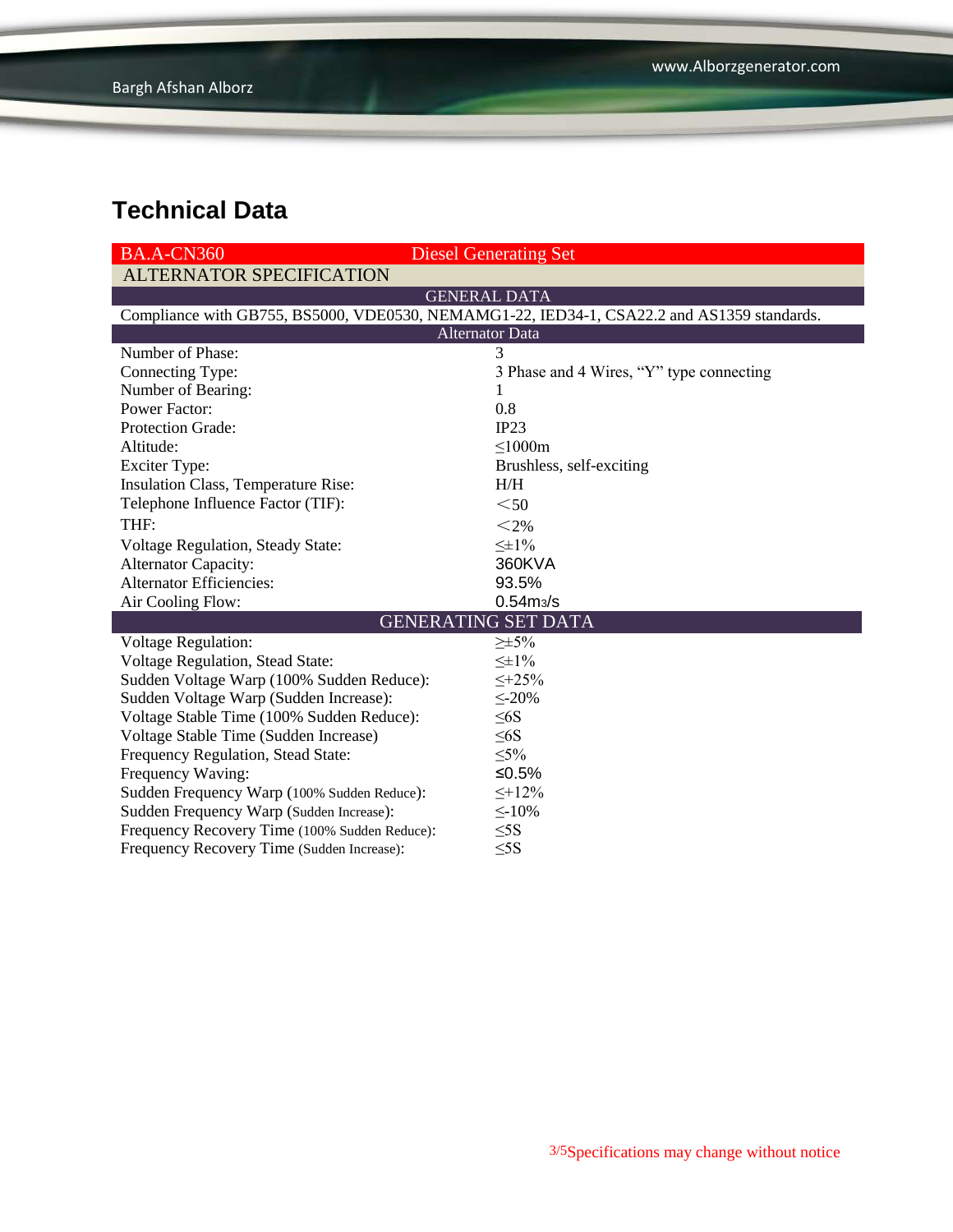| <b>BA.A-CN360</b>               | <b>Diesel Generating Set</b>  |                                   |  |  |
|---------------------------------|-------------------------------|-----------------------------------|--|--|
| Options                         |                               |                                   |  |  |
| Engine                          | Fuel System                   | <b>Control System</b>             |  |  |
| Heater 2KW & 4KW                | Daily Fuel Tank               | <b>Auto Control Panel</b>         |  |  |
| Battery Charger 3.5A & 7A       | <b>Base Fuel Tank</b>         | <b>Remote Control Panel</b>       |  |  |
|                                 | <b>Water Separator</b>        | <b>Auto Transfer Switch (ATS)</b> |  |  |
|                                 | <b>Fuel Level Sensor</b>      | <b>Paralleling System</b>         |  |  |
|                                 |                               |                                   |  |  |
| <b>Anti Condensation Heater</b> | Rainproof Type                | <b>Engine Parts Drawing List</b>  |  |  |
| Drop CT (For Paralleling)       | Soundproof Type               | <b>Spare Parts</b>                |  |  |
|                                 | <b>Container Type</b>         |                                   |  |  |
| Dimension & Weight              |                               |                                   |  |  |
| <b>Standard Configuration</b>   | With Base Fuel Tank           | Soundproof Type                   |  |  |
| (Open Type)                     |                               |                                   |  |  |
| Overall Size: 3020 (mm          | Overall Size: 3020 (mm) *1100 | Overall Size: 4230 (mm) x1440     |  |  |
| *1100 $(mm)$ *1850 $(mm)$       | $(mm)$ *1900 $(mm)$           | $(mm) \times 2200$ $(mm)$         |  |  |
| Weight: 2950kg                  | Weight: 3150kg                | Weight: 4000kg                    |  |  |